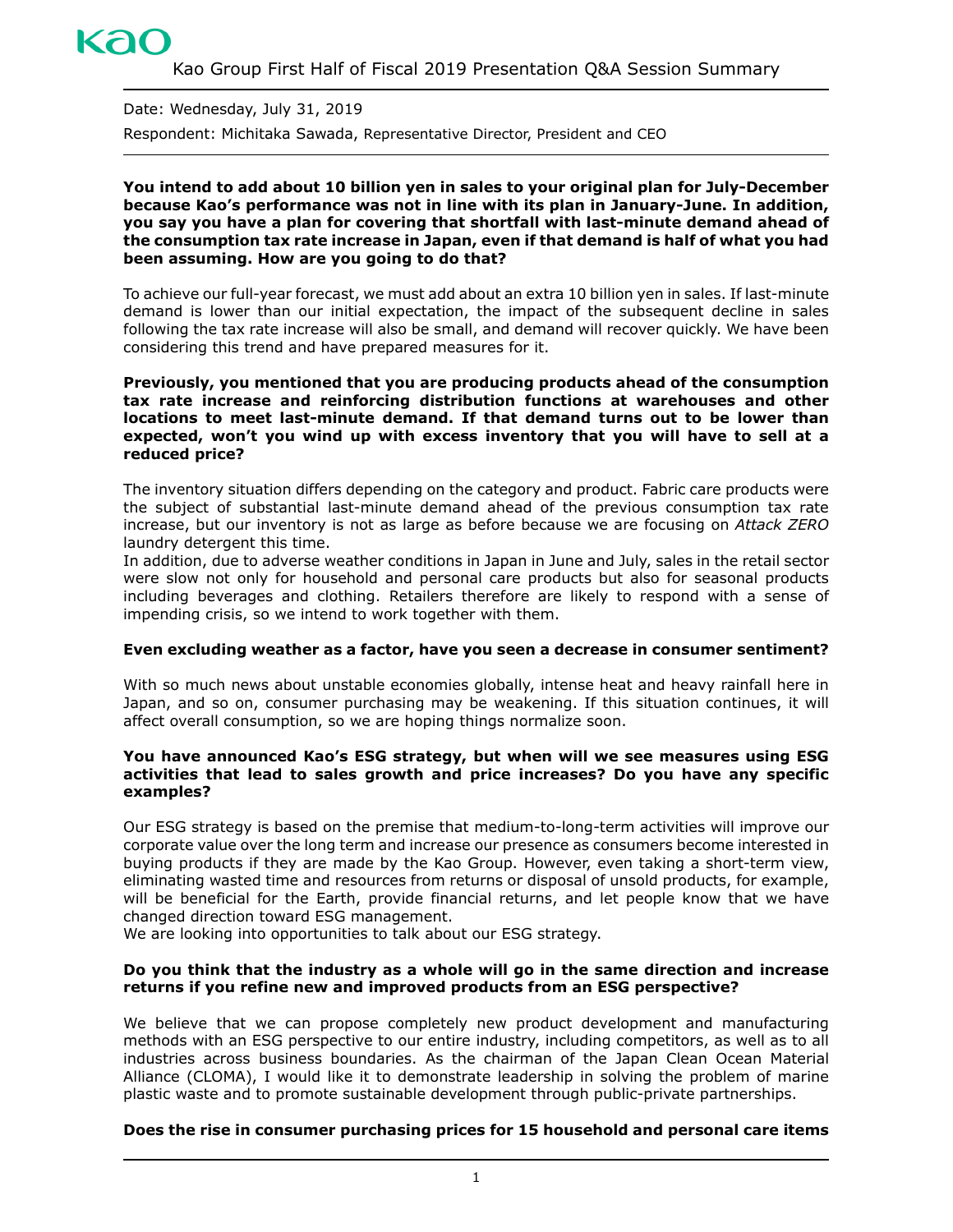

#### **in Japan indicate that consumer buying behavior has been shifting from mass to small mass products?**

We have been offering small mass products in line with the diversifying lifestyles of consumers, who tend to want to use products that suit their own values even if the price is high. This is also the case among mass products—even though *Attack ZERO* is high priced it offers high performance, so it tends to be accepted if it fits in with the purchaser's lifestyle.

**You said that even if last-minute demand before the consumption tax rate increase is half what you expect, it will be covered by other sales. However, the profit margin from last-minute demand would be higher. Even if you cover the shortfall in last-minute demand with other sales, how will you make up for the difference in profit margins?** 

We will cover the difference by using expenses effectively as we expand sales. We are planning to launch new high-margin products in the Cosmetics Business in the fourth quarter, and we expect this to change the product mix.

#### **Can I consider the success of the super prestige brand** *SENSAI***, which you will launch in autumn, to be absolutely essential and the biggest risk you face?**

*SENSAI*, a brand that combines Japan's refined sense of delicate harmony with the latest dermatological science from Japan, will not be rolled out over a wide area in Japan yet, so its contribution to profits will not be especially large.

#### **How is the competitive environment for premium-priced products in China's baby diaper market? Have prices bottomed out?**

Still at the sell-in stage, in June we launched super-premium-priced *Merries* baby diapers in China. We are aiming to enhance *Merries'* brand power rather than the scale of its sales. We will work to strengthen communication of their value in preparation for Singles' Day (an event for online retailers in China) so that consumers can experience *Merries'* quality first hand.

China's baby diaper market posted double-digit year-on-year growth in 2018, but it has recently been in the single digits as market growth weakens due to slowing growth in volume caused by the decline in the number of births. By sales channel, online retailers and baby products specialty stores are growing and account for a large proportion of the market. To deal with this situation, it will be important to enhance brand power to respond to global competitors in the online retail channel and local manufacturers in baby products specialty stores and to continue improving tape-type diapers while strengthening pants-type diapers, sales of which are growing significantly.

#### **Have resellers' purchases of baby diapers in Japan to sell in China ended?**

January-June sales in Japan decreased about 30% compared with the same period a year earlier because resellers' purchases of *Merries* in Japan to sell in China decreased substantially. We will communicate the quality of *Merries* to parents of infants in Japan. Our share among consumers in Japan is increasing, according to purchasing survey data (SCI\*). Sales through cross-border online retail and the market in China are also on a recovery track.

\* SCI: Consumer monitor data from INTAGE Inc.

#### **Will the Consumer Products Business in the Americas and Europe be able to achieve its 10% operating margin target in 2020? Are reforms progressing as planned? Can the business achieve the "discontinuous growth" mentioned in the original plan?**

The Consumer Products Business in the Americas and Europe was short of our plan during January-June 2019, but we aim to recover with new and improved products scheduled for July-December. We are aiming for an operating margin of 10% in both the Americas and Europe, and we are planning more new and improved products with different offerings next year.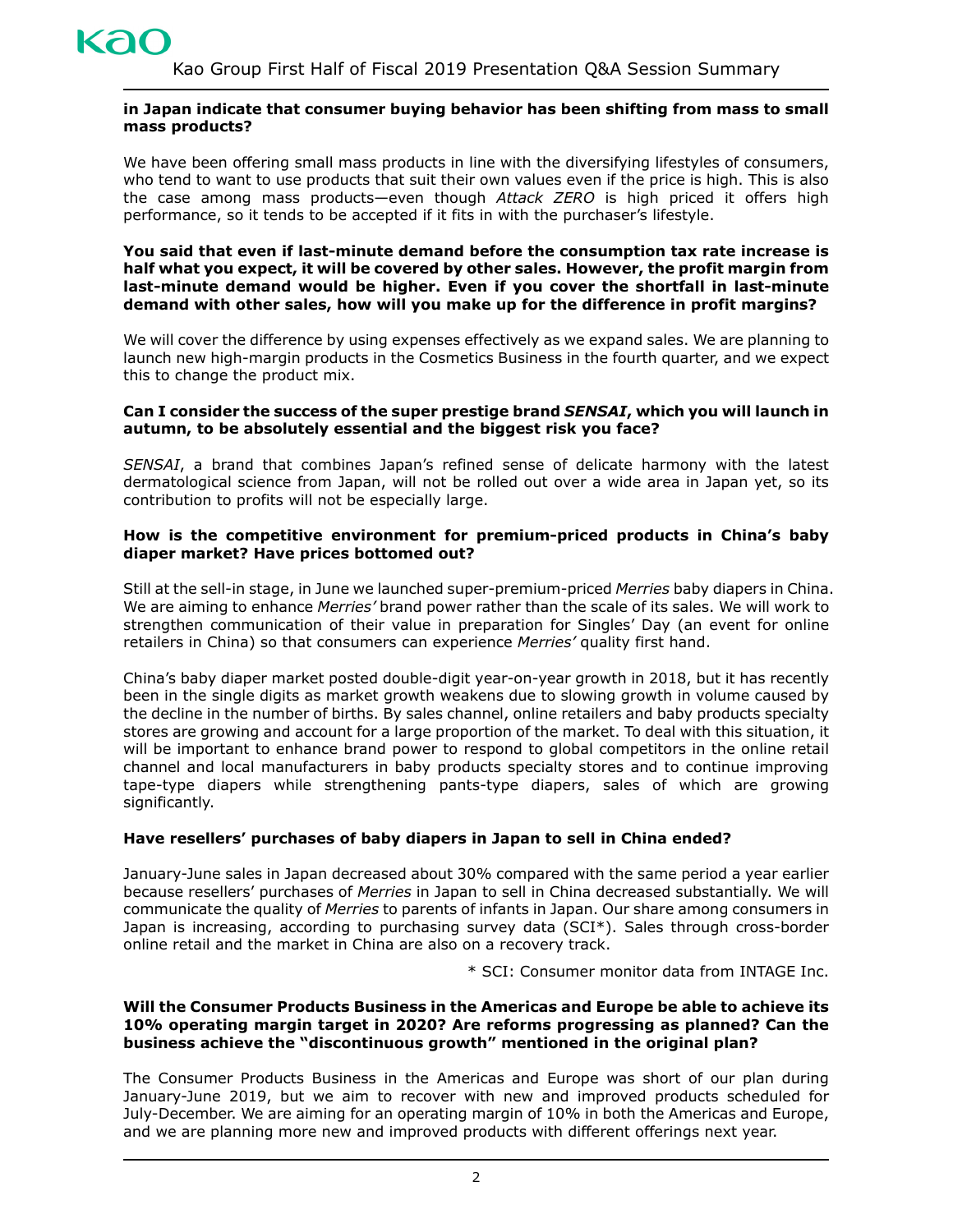We are also preparing for new initiatives from an ESG perspective.

#### **I understand that considerable adjustments to baby diaper production in the first quarter resulted in a decline in operating income in line with the decline in sales. What is the trend for the capacity utilization rate?**

Because the ratio of pants-type diapers is increasing in China, capacity utilization of production facilities for those diapers is high, but we need to increase capacity utilization for the tape-type diaper production facilities we have invested in. In addition to raising capacity utilization by increasing sales volume of super-premium-priced tape-type baby diapers in China, we also intend to look into expanding the regions where our tape-type diapers are sold.

#### **The Cosmetics Business is performing strongly, with an operating margin above 10%. What is the status of the eleven global strategy brands (G11) and eight regional strategy brands (R8)? What is the trend for inbound demand (demand from visitors to Japan)? I have the impression that cosmetics are in a slump in Japan, but how has Kao been affected?**

In January-June 2019, G11 sales increased 19% and R8 sales increased 8%compared with the same period a year earlier. Sales of other brands decreased. G11 accounted for 54% of our total cosmetics sales and R8 for 27%. We have implemented strategies to increase sales and operating income through concentrated investment in strategic brands.

Cosmetics Business sales have also increased in Japan. We want to analyze consumption trends in Japan by also looking at the situation at our competitors.

As for inbound demand, *Curél*, a derma care brand, sold strongly throughout January-June, to give one example. The situation is different depending on the brand. The brands being bought by visitors to Japan also change, so we are monitoring the situation closely.

#### **Local manufacturers hold a share of nearly 50% of the baby diaper market in China. Aren't Chinese consumers switching to local products rather than ones made in Japan? Don't they prefer lower prices? How do you compete with local manufacturers?**

Local manufacturers are numerous and varied, but high-priced brands are selling well at baby products specialty stores. They are getting good reviews because they feature thin absorbent sheets, which bring to mind breathability and ease of movement.

We will continue to improve *Merries* to provide even better performance. In China, we need the technology we have cultivated in Japan, but since there is no need for production to be in Japan anymore, we intend to strengthen our production base in Hefei, China.

#### **In China, have opinions of brands made in Japan become negative as a result of resellers clearing out their inventory of** *Merries* **at low prices?**

I do not think there has been any change in attitudes in China about the high quality of Japanese-made products. At the same time, Chinese-made products have become more accepted as their quality has improved. Few Chinese consumers currently insist on Japanese-made products. We want to provide quality products regardless of what country they are made in.

#### **Will the increase in operating income in the Cosmetics Business continue to be nullified by the decrease in operating income from baby diapers in 2020? In China, I think the growth rate of the baby diaper market will decline further as the birth rate decreases. How much do you expect the operating margin for baby diapers to recover?**

We are aiming for a higher operating margin for baby diapers year on year in 2020. In January-June 2019, the Human Health Care Business faced tough conditions and operating income decreased 10.8 billion yen compared with the same period a year earlier, but it is on a recovery track, so we are aiming for an increase in January-June 2020. During July-December 2020, the proportion of our sales from pants-type diapers, which account for a growing